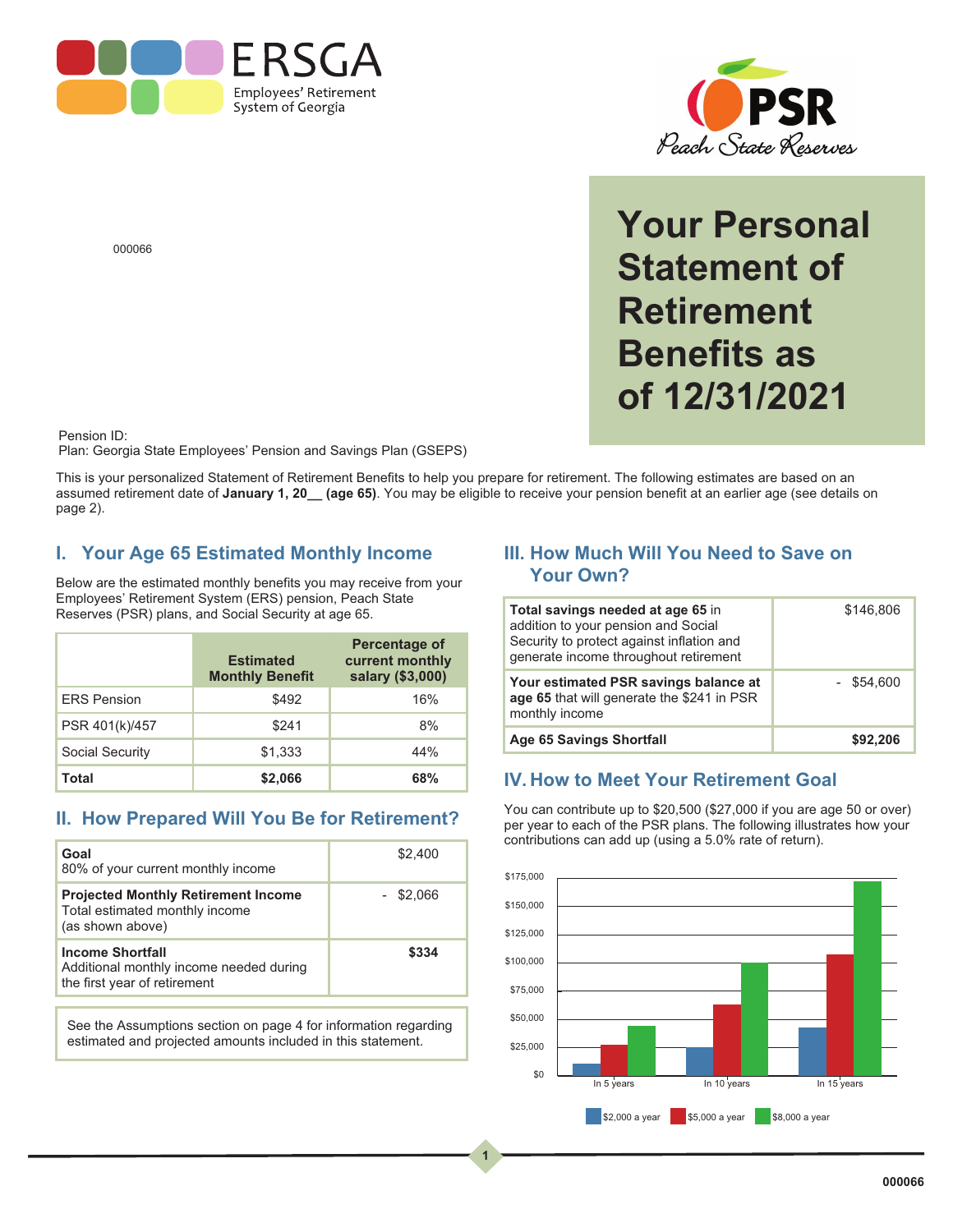# **ERS Pension**

#### **Pension Benefits**

Creditable Service: Date of Birth: Earliest Retirement Date: Normal Retirement Date: Current Accrued Benefit: Projected Normal Retirement Benefit:

**8.417** years

**\$252** per month **\$342** per month

Your Current Accrued Benefit is based on the Creditable Service shown above and is payable from your Normal Retirement Date (age 60 with 10 years of Creditable Service or any age with 30 years of Creditable Service). You will only be eligible for this benefit if you continue in the Plan until you have at least 10 years of Creditable Service.

Your Projected Normal Retirement Benefit assumes you continue to work and contribute to ERS until your Normal Retirement Date. If you attain 25 years of service before Normal Retirement, you can retire early with a reduced benefit. The benefits shown above are payable for your life only ("Max Plan"). Other payment options are available at retirement.

### **Employee Contribution Account Balance**

Your balance as of 12/31/2021 was **\$3,798.06**. You are always 100% vested in your account balance.

#### **Pension Disability Benefit**

If you become disabled while still an active employee and have at least 15 years of Creditable Service, you may qualify for an immediate unreduced monthly benefit. Other requirements for the disability benefit apply.

#### **Pension Death Benefit**

Based on your age and years of service, your beneficiary(ies) will receive a refund of your Account Balance upon your death. Once you attain 15 years of Creditable Service or become eligible for a retirement benefit, your beneficiary(ies) will be eligible for a monthly annuity death benefit.

### **Peach State Reserves 401(k) and 457 Plans**

#### **Account Summary**

**Account Activity from January 1, 2021 through December 31, 2021**

|                                    | 401(k)     | 457        |
|------------------------------------|------------|------------|
| <b>Opening Balance</b>             | \$5,603.15 | \$556.98   |
| Deposits                           |            |            |
| Before-Tax Contributions           | \$1,080.00 | \$1,035.00 |
| <b>Roth Contributions</b>          | \$1,080.00 | \$0.00     |
| <b>Employer Contributions</b>      | \$1,080.00 | N/A        |
| Fees/Expenses <sup>1</sup>         | $-$ \$8.00 | \$0.00     |
| Gains/Losses                       | \$808.55   | \$109.42   |
| <b>Closing Balance</b>             | \$9,643.70 | \$1,701.40 |
| <b>Vested Balance</b>              | \$9,643.70 | \$1,701.40 |
| Your Rate of Return for the Period | 11.10%     | 10.30%     |



#### **Account Balance by Source**

|            | 401(k)     |
|------------|------------|
| Before-Tax | \$1,183.01 |
| Roth       | \$1,183.83 |
| Employer   | \$7,276.86 |
|            |            |
|            | 457        |
| Before-Tax | \$1,701.40 |
| Roth       | \$0.00     |

1 See page 3 for more about fees and expenses

#### **Current Contributions**

|                            | 401(k)                          |                           | 457                             |                           |
|----------------------------|---------------------------------|---------------------------|---------------------------------|---------------------------|
|                            | <b>Before-Tax Contributions</b> | <b>Roth Contributions</b> | <b>Before-Tax Contributions</b> | <b>Roth Contributions</b> |
| <b>Contribution Rate</b>   | 3%                              | 3%                        | 3%                              | $0\%$                     |
| Year-to-date Contributions | \$1,080,00                      | \$1,080,00                | \$1.035.00                      | \$0.00                    |

 $\overline{\phantom{a}}$ 

**2**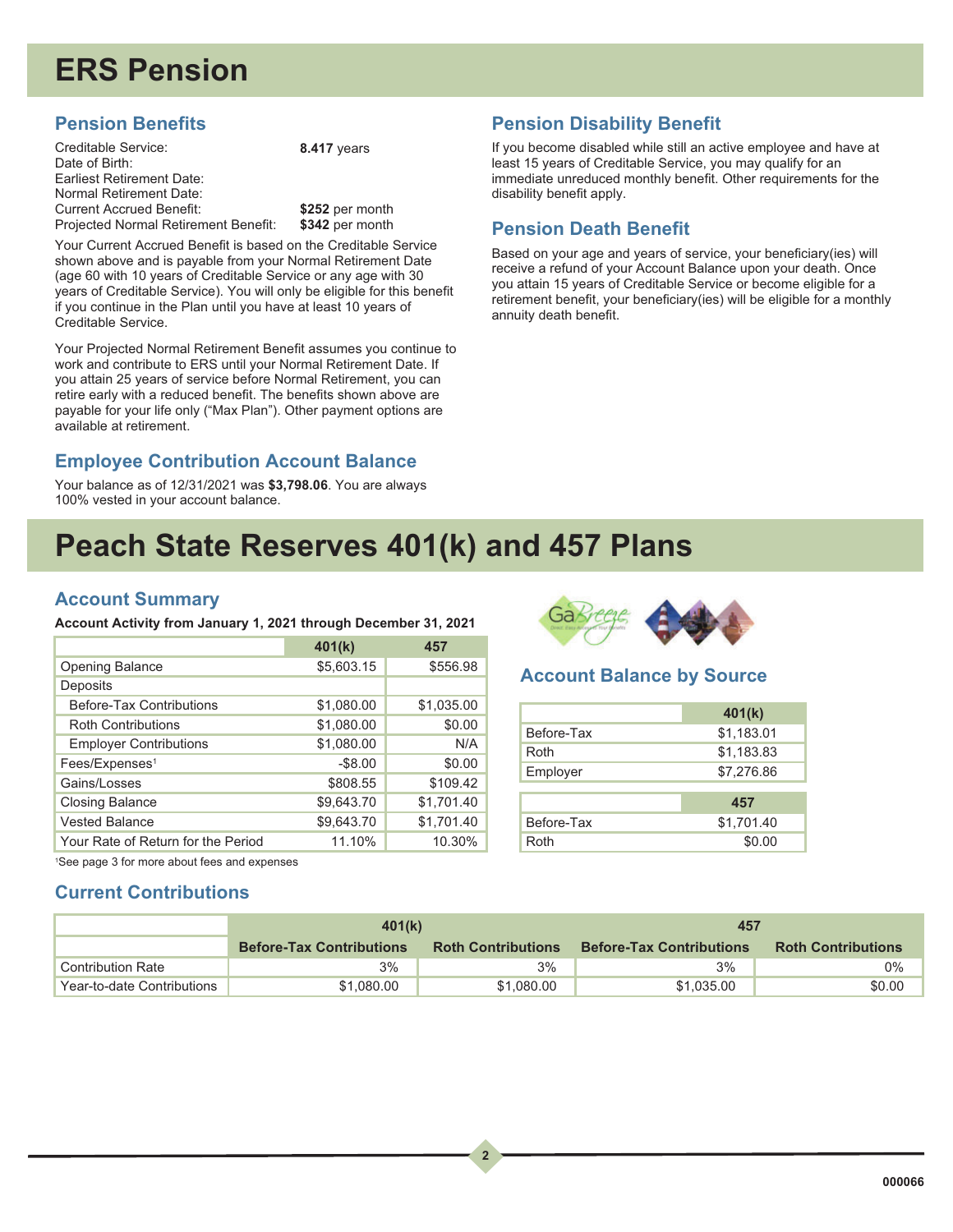#### **Investment Fund Choices for Future Contributions**

This chart shows how you have chosen to invest future contributions by fund. You may change your investment fund choices at any time.

|                                     | 401(k)                                |                                  | 457                                   |                                  |
|-------------------------------------|---------------------------------------|----------------------------------|---------------------------------------|----------------------------------|
|                                     | <b>Future</b><br><b>Contributions</b> | <b>Current</b><br><b>Balance</b> | <b>Future</b><br><b>Contributions</b> | <b>Current</b><br><b>Balance</b> |
| Lifecycle Income                    | $0\%$                                 | \$0.00                           | $0\%$                                 | \$0.00                           |
| Lifecycle 2020                      | 100%                                  | \$9,643.70                       | $0\%$                                 | \$0.00                           |
| Lifecycle 2030                      | $0\%$                                 | \$0.00                           | 100%                                  | \$1,701.40                       |
| Lifecycle 2040                      | $0\%$                                 | \$0.00                           | $0\%$                                 | \$0.00                           |
| Lifecycle 2050                      | $0\%$                                 | \$0.00                           | $0\%$                                 | \$0.00                           |
| Lifecycle 2060                      | $0\%$                                 | \$0.00                           | $0\%$                                 | \$0.00                           |
| <b>Money Market Fund</b>            | $0\%$                                 | \$0.00                           | $0\%$                                 | \$0.00                           |
| Core Bond Index                     | 0%                                    | \$0.00                           | 0%                                    | \$0.00                           |
| Target Maturity Bond Fund 2022      | $0\%$                                 | \$0.00                           | $0\%$                                 | \$0.00                           |
| Target Maturity Bond Fund 2024      | $0\%$                                 | \$0.00                           | $0\%$                                 | \$0.00                           |
| Active Large Cap Value Stock        | 0%                                    | \$0.00                           | $0\%$                                 | \$0.00                           |
| Large Cap Value Stock Index         | $0\%$                                 | \$0.00                           | $0\%$                                 | \$0.00                           |
| Large Cap Core Stock Index          | $0\%$                                 | \$0.00                           | $0\%$                                 | \$0.00                           |
| Large Cap Growth Stock Index        | $0\%$                                 | \$0.00                           | $0\%$                                 | \$0.00                           |
| Mid Cap Core Stock Index            | $0\%$                                 | \$0.00                           | $0\%$                                 | \$0.00                           |
| Small Cap Core Stock Index          | $0\%$                                 | \$0.00                           | $0\%$                                 | \$0.00                           |
| <b>Real Estate Securities Index</b> | $0\%$                                 | \$0.00                           | $0\%$                                 | \$0.00                           |
| <b>Active International Stock</b>   | $0\%$                                 | \$0.00                           | $0\%$                                 | \$0.00                           |
| International Index                 | $0\%$                                 | \$0.00                           | $0\%$                                 | \$0.00                           |
| Self-Directed Brokerage             | <b>Transfer Only</b>                  | \$0.00                           | <b>Transfer Only</b>                  | \$0.00                           |

#### **Current Asset Class Allocation**

The plan's investment funds fall into major asset classes. These asset classes range from conservative to aggressive types of investments. The chart below shows your asset allocation, or how your money is divided among asset classes in both your 401(k) and 457 Plans.

| <b>Asset Class</b>      | <b>Current Allocation on December 31, 2021</b> |       |  |  |
|-------------------------|------------------------------------------------|-------|--|--|
|                         | 401(k)                                         | 457   |  |  |
| Diversified/Lifecycle   | 100%                                           | 100%  |  |  |
| <b>Money Market</b>     | $0\%$                                          | $0\%$ |  |  |
| <b>Bond</b>             | $0\%$                                          | $0\%$ |  |  |
| Large U.S. Equity       | $0\%$                                          | $0\%$ |  |  |
| Mid U.S. Equity         | $0\%$                                          | $0\%$ |  |  |
| Small U.S. Equity       | $0\%$                                          | $0\%$ |  |  |
| <b>Specialty Sector</b> | $0\%$                                          | $0\%$ |  |  |
| International           | $0\%$                                          | $0\%$ |  |  |
| Self-Directed Brokerage | $0\%$                                          | $0\%$ |  |  |

For more information about asset allocation, log in to **www.GaBreeze.ga.gov** and choose "Investments" in the section below "Savings & Retirement" where you can find fund fact sheets about the Lifecycle funds, and "Get Investment Help" which will take you to "Online Advice and Professional Management" provided by Alight Financial Advisors.

#### **PSR Fee and Expense Information**

A combination of asset-based and flat fees are charged to participants of PSR to cover plan expenses. Asset-based fees vary by fund and are reflected in the Net Asset Value of each investment option. The fees are outlined by fund on the Investment Fund Information sheets available on the GaBreeze website. A flat \$2 per quarter fee is also charged to each participant who has a balance in the 457 and/or 401(k) Plan. If a participant has both a 457 and a 401(k) Plan account, the fee will only be assessed to their 401(k) Plan account. For participants enrolled in the Professional Management Program, additional fees will apply as outlined in the Supplement to the Terms and Conditions of the Professional Management Program.

 $\begin{array}{|c|c|} \hline 3 \\ \hline \end{array}$ 

**3**